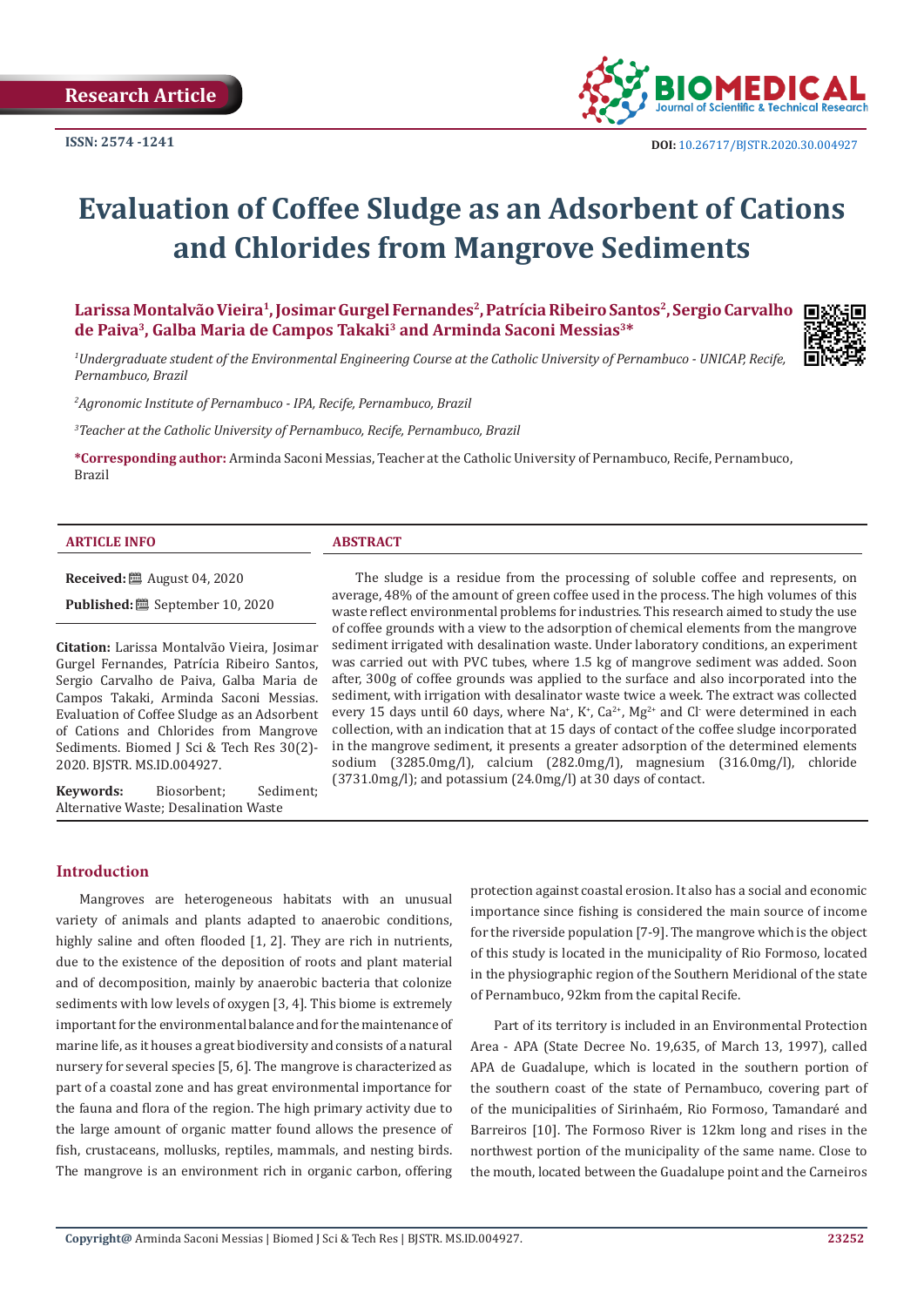beach, it receives Ariquindá and its affluent União, two important components of its basin. Along its route it receives domestic waste and residues from the sugar agribusiness [11]. The salinization of waters in the Northeast of Brazil has been revealed as a phenomenon as worrying as low rainfall. After the water desalination process, part of the solutes that were obtained in the process produces a by-product, a wastewater called tailings, with a much higher salt concentration than the original brackish water and polluting power for the soil, fauna, and flora. In some places, the waste reaches 75% of the original volume and one of the environmental problems found in this process is the disposal site, since it can cause damage to the environment [12-14].

Sludge is a waste produced in large quantities in the soluble coffee industries, and represents an environmental problem, as it contains carbohydrates (cellulose, hemicellulose, sugars), some proteins and other compounds that represent a large organic load, and, consequently, demand a high oxygen content for its degradation, despite its high moisture content. In addition, the residue still contains caffeine, tannins, and polyphenols [15]. Various destinations have been proposed for this residue, including use as fertilizer, animal feed, burning, and even as a raw material for obtaining biodiesel and alcohol [16]. Due to its richness in several constituents, this residue began to be studied, being an organic matter with excellent physical-chemical characteristics that make it possible to be valued and characterized as a coffee by-product, with a lot of potential to be explored, including as an adsorbent. This work's objective was to evaluate the efficiency of adsorption of chemical elements of the mangrove sediment, using coffee sludge.

# **Materials and Methods**

The experiment was conducted at the Analytical Chemistry Laboratory, on the 8th floor of Block D, at the Science and Technology Center of Catholic University of Pernambuco, Recife, Pernambuco, Brazil, with average temperature of 20ºC. Five subsamples of mangrove sediment were collected in the municipality of Rio Formoso, Pernambuco, at coordinates 8º41'17"S and 35º06'30.1"W, under the SIRGAS 2000 reference system, located in the mesolitoral region, with little water. These subsamples were mixed to form a composite sample, with the following characteristics: Apparent density =  $1.05$  g/ cm<sup>3</sup>; Real density =  $2.49$  g/ cm<sup>3</sup>; Degree of flocculation =  $32\%$ ; Texture class = clay loam; Natural clay = 25%; Residual humidity = 2.75%; Humidity 0,33 atm = 56.80%; Humidity 15 atm = 28.14%; Available water = 28.66%; pH  $(H_2O)$  $= 5.70$ ; Ca<sup>2+</sup> = 4.00 cmolc/ dm<sup>3</sup>; Mg<sup>2+</sup> = 1.10 cmolc/ dm<sup>3</sup>; Na+ = 0.34 cmolc/  $dm^3$ ; K+ = 0.20 cmolc/  $dm^3$ ; Sum of Exchangeable Bases (S)  $= 5.60$  cmolc/ dm<sup>3</sup>; Cation Exchange Capacity (CEC)  $= 10.3$  cmolc/  $dm^3$ ; Base Saturation (V) = 55%, according to the methodology of the Brazilian Agricultural Research Corporation. The desalinator reject for irrigation was obtained from the desalinator located in the municipality of Riacho das Almas, Pernambuco, Brazil.

The physicochemical analysis was performed at the Agronomic Institute of Pernambuco (IPA) Plant, Ration and Water Analysis Laboratory - LAPRA with the following characteristics: electrical conductivity =  $11.541 \mu S/cm$  at  $25^{\circ}C$ ,  $Ca^{2+} = 403.00 \text{mg/L}$ ,  $Mg^{2+} =$ 393.09 mg/L, Na<sup>+</sup> = 200.00mg/L; K<sup>+</sup> = 40.00mg/L, RAS = 23.67, pH  $= 7.9$ , classification for irrigation  $= C4S4$  (very high salinity water and high sodium concentration). The physicochemical analysis of coffee sludge was performed at the Agronomic Institute of Pernambuco (IPA) Plant, Ration and Water Analysis Laboratory - LAPRA with the following characteristics:  $pH = 5.62$ ;  $Ca^{2+} = 47.13\%$ ;  $Mg^{2+} = 7.15\%$ ; Na<sup>+</sup> = 1.00%; K<sup>+</sup> = 1.76%; Cl<sup>-</sup> = 450.49%; C = 90.53;  $N = 2.32$ ; C/N ratio = 39.02. For the installation of the experiment 12 PVC tubes with 25cm height and 9.8cm internal diameter were used, presenting at the base an opening connected to a 0.7cm diameter flexible hose that allowed the percolating liquid to pass through the sediment to the collecting container. The tubes were filled with 1.5kg of mangrove sediment, enough to obtain a 20cmhigh column. Soon after, 300g of coffee sludge was applied to the surface and incorporated into the sediment, with irrigation with the waste twice a week.

The percolate in each tube was collected in a 250ml conical flask, at intervals of 15 days, up to 60 days, with the elements Na<sup>+</sup> and K<sup>+</sup> (flame emission spectrophotometry),  $Ca^{2+}$  and  $Mg^{2+}$  (complexation titrimetry) and Cl- (precipitation titrimetry - Mohr method) being determined, for later statistical analysis, using Minitab 19 software.

# **Results and Discussion**

The results obtained for the determination of Na<sup>+</sup>, K<sup>+</sup>, Ca<sup>2+</sup>, Mg<sup>2+</sup> and Cl- are shown in (Figures 1 to 5). (Figure 1) shows the influence of the incorporated coffee sludge (IC) in the mangrove sediment for sodium adsorption (3285.0mg/l), up to 15 days of contact, with the highest leachate value when the coffee sludge was placed on the surface - SC (7633.0 mg/l), indicating less adsorption. When the coffee sludge on the surface - SC was in contact for 30 days (2590.0mg/l), 45 days (2397.0mg/l) and 60 days (2400.0mg/l) it was more promising in the sodium adsorption reaction in the sediment of mangrove. According to [17] it has been found through laboratory tests that seeds with crushed or ground Moringa husks are equally effective at adsorbing sodium from 1,868.0mg/l to 24.6mg/l (98.7%). [18]'s experiment indicates that there is a tendency for sodium adsorption in the mangrove sediment with the crushed seed of *Moringa oleifera* with husks, after 30 days of contact, namely: Na<sup>+</sup> in the percolate at 30 days (MS = 3,620.0mg/l; MI = 3,246.7mg/l), Na<sup>+</sup> in the percolate at 45 days (MS = 2,746.7mg/l; MI = 2,880.0mg/l), and Na<sup>+</sup> in the percolate at 60 days (MS = 2,533.3mg/l; MI = 2,410.0mg/l). Observing (Figure 2), potassium showed greater adsorption when coffee grounds were incorporated into the mangrove sediment, with 30 days of contact (24.0 mg/l).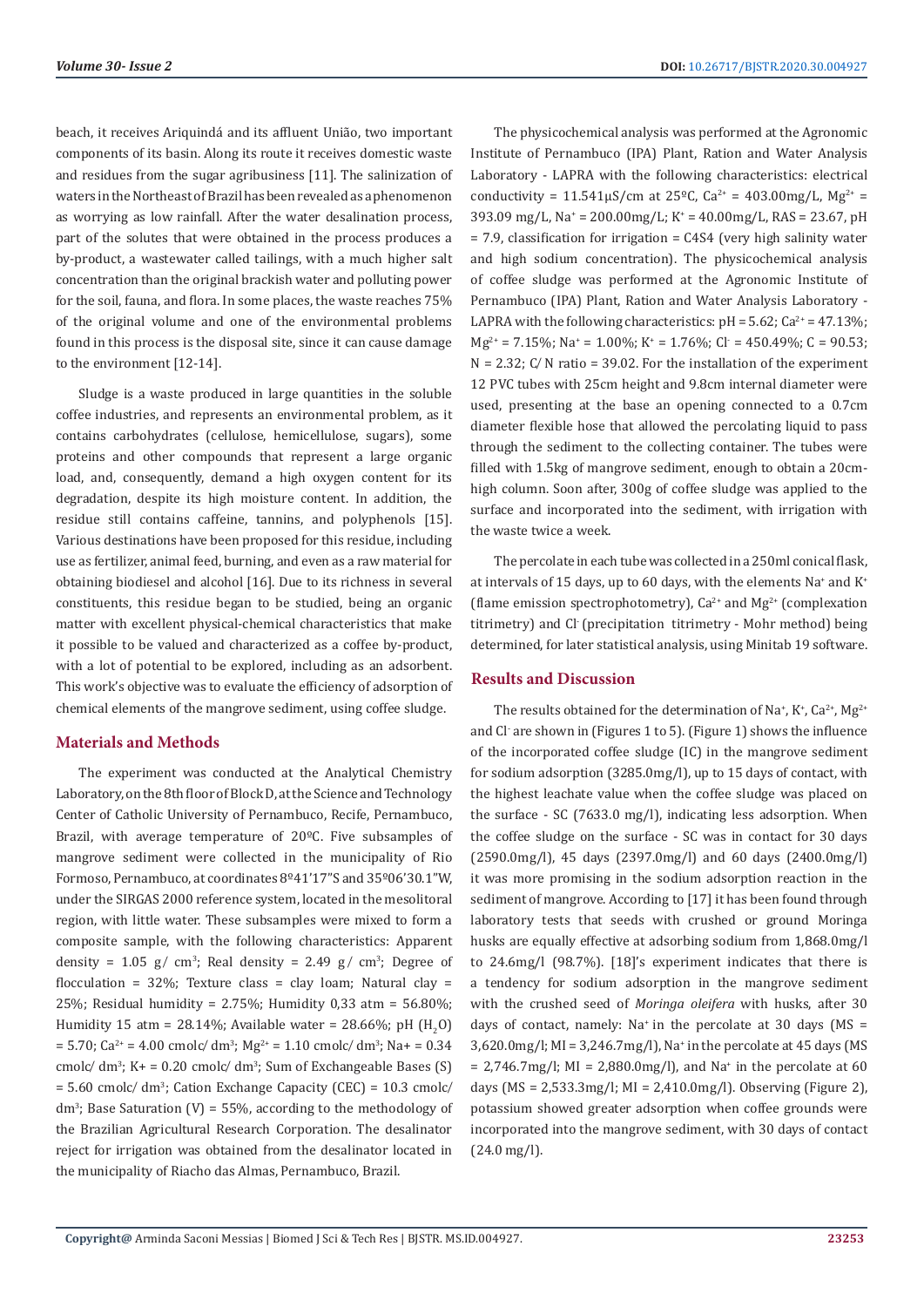

Figure 1: Average sodium (Na<sup>+</sup>) values of percolate collected at 15, 30, 45 and 60 days for the control (TEST), coffee sludge on the surface (SC) and incorporated (IC) into the mangrove sediment.



Figure 2: Average values of potassium (K<sup>+</sup>) of percolate collected at 15, 30, 45 and 60 days for the control (TEST), coffee sludge on the surface (SC) and incorporated (IC) into the mangrove sediment.



Figure 3: Average values of calcium (Ca<sup>2+</sup>) of percolate collected at 15, 30, 45 and 60 days for the control (TEST), coffee sludge on the surface (SC) and incorporated (IC) in the mangrove sediment. the surface (SC) and incorporated (IC) into the mangrove sediment.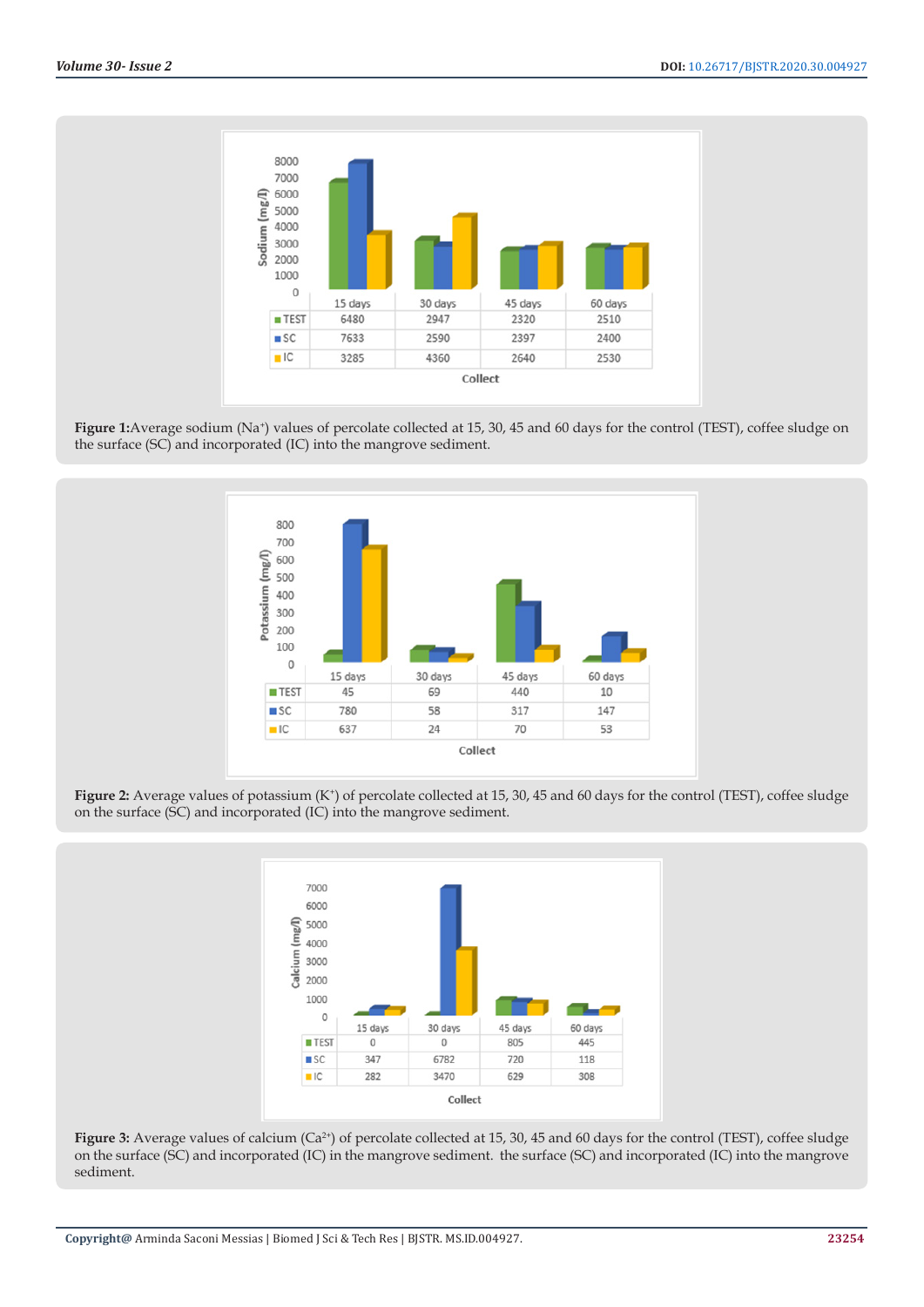

**Figure 4:** Average magnesium values (Mg<sup>2+</sup>) of the percolate collected at 15, 30, 45 and 60 days for the control (TEST), coffee sludge on the surface (SC) and incorporated (IC) into the mangrove sediment.



Figure 5: Average values of chloride (Cl<sup>-</sup>) of percolate collected at 15, 30, 45 and 60 days for the control (TEST), coffee sludge on the surface (SC) and incorporated (IC) into the mangrove sediment.

The analyzes related to the potassium adsorption process [19] obtained results distributed in two blocks: the first, with a slight adsorption in T1 (sediment after eight days of contact with the residues), despite being below the values found for T0 (control) for all treatments (1= 75S25B; 2 = 50S50B; 3 = 25S75B; 4 = 75S25C; 5 = 50S50C; 6 = 25S75C; 7 = 75S25CB; 8 = 50S50CB; 9 = 25S75CB; 10 = 75S25CA; 11 = 50S50CA; 12 = 25S75CA; 13 = 75S25A; 14 = 50S50A; 15 = 25S75A); then, the second block where six treatments  $(1 = 75S25B; 2 = 50S50B; 3 = 25S75B; 7 = 75S25CB; 8 = 50S50CB;$ 9 = 25S75CB) showed significant potassium adsorption at time T2 (sediment after 15 days of contact with the residues) indicating the fraction of the baroness/water hyacinth present and above the T0 values (control). The values obtained for calcium presented in

(Figure 3) show that already at 15 days of contact with the coffee grounds incorporated into the mangrove sediment, they indicated less leaching and consequent adsorption of this element (282.0 mg/l). Through laboratory tests [17] realized that the seeds with crushed or ground *Moringa oleifera* bark are equally effective in adsorption of calcium from 1.005.0 mg/l to 894.6 mg/l (11%), with 60 minutes of contact with desalinator reject.

The percolated calcium in the survey by [18] showed lower values at 15 days (214.7mg/l), 45 days (128.2mg/l) and 60 days (114.8mg/l) when the moringa seed incorporated into the mangrove sediment was used. At 30 days, Ca<sup>2+</sup> showed a value equal to 171.5mg/l when the moringa was placed on the surface of the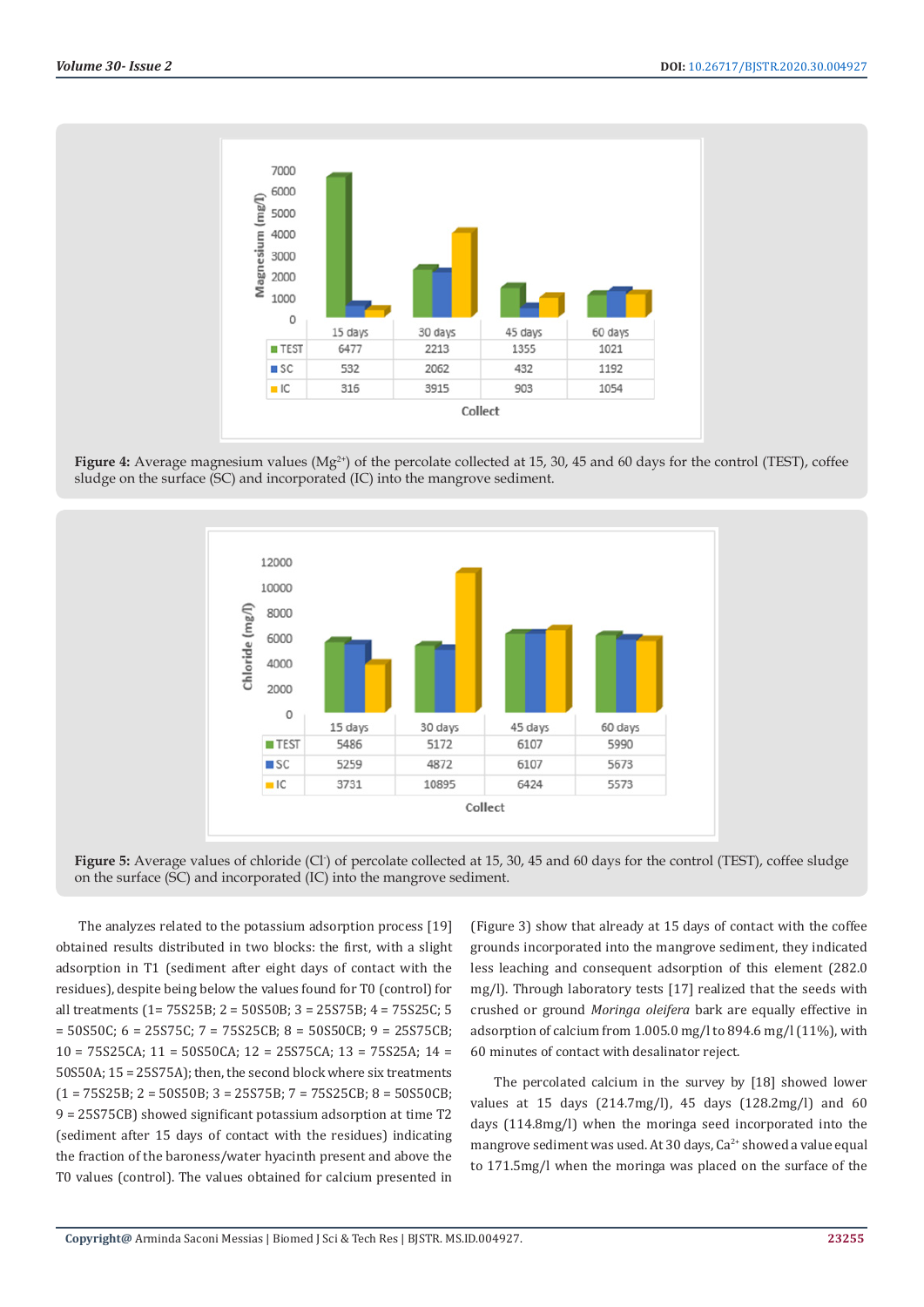mangrove sediment, indicating increasing calcium absorption. In (Figure 4), it can be seen that magnesium was adsorbed in greater quantity when the leachate showed lower value (316.0 mg/l) at 15 days, with coffee sludge incorporated in the mangrove sediment. A study carried out by [20] reached the same result: the researcher proved that the powder of *Moringa oleifera* seeds in contact with the organic material of the well water reduces the hardness value in the period of 24 hours. Chloride presented, at 15 days of contact with coffee sludge incorporated into the mangrove sediment, less value in the leachate (3731 mg/l), which indicates greater adsorption of this ion. According to [12] it has been found through laboratory tests that seeds with crushed or ground Moringa husks are equally effective at adsorbing chloride from 6.997.5 mg/l to 6.782.4 mg/l (1.8%).

# **Conclusion**

In view of the results obtained, it can be inferred that there is a tendency to recommend coffee sludge when incorporated into mangrove sediment, as it favors the adsorption of ions, since they presented the lowest values in the percolate at 15 days of contact: sodium (3285.0mg/l), calcium (282.0mg/l), magnesium (316.0mg/l), chloride (3731. 0mg/l); and at 30 days of contact, potassium (24.0mg/l).

#### **Acknowledgement**

The authors are grateful to the Foundation for the Support of Science and Technology of the State of Pernambuco (FACEPE) for the research aid, to the Consortium Universitas for the research aid and to the Analytical Chemistry Laboratory of Catholic University of Pernambuco for the support in the experiments.

# **Conflicts of Interest**

The authors declare that there are no conflicts of interest.

#### **References**

- 1. Kulkarni R, Deobagkar D, Zinjarde S (2018) Metals in mangrove ecosystems and associated biota: A global perspective. Ecotoxicology and Environmental Safety 153(1): 215-228.
- 2. [Tiralerdpanich P, Sonthiphand P \(2018\) Potential microbial consortium](https://www.sciencedirect.com/science/article/abs/pii/S0025326X18304120)  [involved in the biodegradation of diesel, hexadecane and phenanthrene](https://www.sciencedirect.com/science/article/abs/pii/S0025326X18304120)  [in mangrove sediment explored by metagenomics analysis. Marine](https://www.sciencedirect.com/science/article/abs/pii/S0025326X18304120)  [Pollution Bulletin 133\(1\): 595-605.](https://www.sciencedirect.com/science/article/abs/pii/S0025326X18304120)
- 3. Santos NCP (2019a) Black mangrove (Avicennia schaueriana) in phytoremediation of polycyclic aromatic hydrocarbons in mangrove sediment contaminated by oil.
- 4. [Vaezzadeha V, Zakaria MP, Shau Hwaic AT, Ibrahimd ZZ, Mustafa S, et al.](https://pubmed.ncbi.nlm.nih.gov/26323864/)  [\(2015\) Forensic investigation of aliphatic hydrocarbons in the sediments](https://pubmed.ncbi.nlm.nih.gov/26323864/)  [from selected mangrove ecosystems in the west coast of Peninsular](https://pubmed.ncbi.nlm.nih.gov/26323864/)  [Malaysia. Marine Pollution Bulletin 100\(1\): 311-320.](https://pubmed.ncbi.nlm.nih.gov/26323864/)
- 5. Oliveira LML (2019) Influence of nutrients on the biodegradation of total petroleum hydrocarbons (HTP) dispersed by the formation of MPS oil aggregates (OSAS).
- 6. Rosario RPG, Abuchahla GMO (2018) Legal framework for mangrove protection. In: Fumi M (Edt.). Atlas of mangroves in Brazil. Brasilia: ICMBIO: pp. 75-84.
- 7. Santos LGGV (2019b) Evaluation of the contribution and distribution of organic matter in superficial sediments of the São Francisco River estuary using lipid biomarkers. Saint Cristopher. Dissertation (master's in chemistry). Federal University of Sergipe: p. 138.
- 8. Patwory R, Patwory K, Kalita MC, Deka S (2018) Application of biosurfactant for enhancement of bioremediation process of crude oil contaminated soil. International Biodeterioration & Biodegradation 129: 50-60.
- 9. (2014) NOAA. National Oceanic and Atmospheric Administration. Oil Spills in Mangroves: planning & response considerations: 2014. Washington, DC, USA.
- 10.(1998) Companhia Pernambucana do Meio Ambiente (CPRH) Management plan, coastal Economic Ecological Zoning - ZEEC de Guadalupe Litoral Sul de Pernambuco.
- 11.(1999) Companhia Pernambucana do Meio Ambiente (CPRH) Socioenvironmental diagnosis and ZEEC - Ecological Economic Zoning Coastal South coast of Pernambuco.
- 12. [Gomes Filho AJ, Paiva SC, Takaki GMC, Messias AS \(2019\) Application](https://www.researchgate.net/publication/333854292_Application_of_Moringa_in_the_Removal_of_Salts_from_the_Desalinator_Reject) [of moringa in the removal of salts from the desalinator reject. Current](https://www.researchgate.net/publication/333854292_Application_of_Moringa_in_the_Removal_of_Salts_from_the_Desalinator_Reject) [Journal of Applied Science and Technology 36\(1\): 1-13.](https://www.researchgate.net/publication/333854292_Application_of_Moringa_in_the_Removal_of_Salts_from_the_Desalinator_Reject)
- 13. [Lima SSA, Paiva SC, Figueiredo HT, Takaki GMC, Messias AS \(2019\) Saline](https://www.journalcjast.com/index.php/CJAST/article/view/30306) [waters treatment using activated carbon filled filter. Current Journal of](https://www.journalcjast.com/index.php/CJAST/article/view/30306) [Applied Science and Technology 37\(5\): 1-7.](https://www.journalcjast.com/index.php/CJAST/article/view/30306)
- 14. [Djaman K, Balde AB, Sow A, Muller B, Irmak S, et al. \(2015\) Evaluation](https://www.sciencedirect.com/science/article/pii/S2214581815000063) [of sixteen reference evapotranspiration methods under sahelian](https://www.sciencedirect.com/science/article/pii/S2214581815000063) [conditions in the Senegal River Valley. Journal of Hydrology: Regional](https://www.sciencedirect.com/science/article/pii/S2214581815000063) [Studies 3\(1\): 139-159.](https://www.sciencedirect.com/science/article/pii/S2214581815000063)
- 15. Boligon J (2015) Production and characterization of activated carbon from soluble coffee grounds.
- 16. Lamas CFS (2019) Study of the enzymatic hydrolysis of carbohydrates from coffee grounds with a view to the production of bioethanol. Higher Engineering Institute of Porto. Master (Chemical Engineering - Energy and Biorefinery): p. 57.
- 17. [Gomes Filho AJ, Paiva SC, Takaki GMC, Messias AS \(2019\) Application](https://www.researchgate.net/publication/333854292_Application_of_Moringa_in_the_Removal_of_Salts_from_the_Desalinator_Reject) [of moringa in the removal of salts from the desalinator reject. Current](https://www.researchgate.net/publication/333854292_Application_of_Moringa_in_the_Removal_of_Salts_from_the_Desalinator_Reject) [Journal of Applied Science and Technology 36\(1\): 1-13.](https://www.researchgate.net/publication/333854292_Application_of_Moringa_in_the_Removal_of_Salts_from_the_Desalinator_Reject)
- 18. [Vieira LM, Silva AC, Almeida Neto JCB, Paiva SC, Takaki GMC, et al. \(2020\)](http://www.ijrsset.org/pdfs/v7-i6/1.pdf) [Use of Moringa oleifera for adsorption of chemical elements from the](http://www.ijrsset.org/pdfs/v7-i6/1.pdf) [mangrove sediment. International Journal of Research Studies in](http://www.ijrsset.org/pdfs/v7-i6/1.pdf) [Science, Engineering and Technology 7\(5\): 1-7.](http://www.ijrsset.org/pdfs/v7-i6/1.pdf)
- 19. Lemos DGL, Silva Filho AAP, Barreto GCM, Batista CM, Paiva SC, et al. (2020) Use of alternative residues for adsorption of chemical elements from river sediment. International Journal of Research Studies in Science, Engineering and Technology 7(5): 1-12.
- 20. Mangale SM, Chonde SG, Raut PD (2012) Use of Moringa oleifera (drumstick) seed as natural absorbent and an antimicrobial agent for ground water treatment. Research Journal of Recent Sciences 1(3): 31- 40.